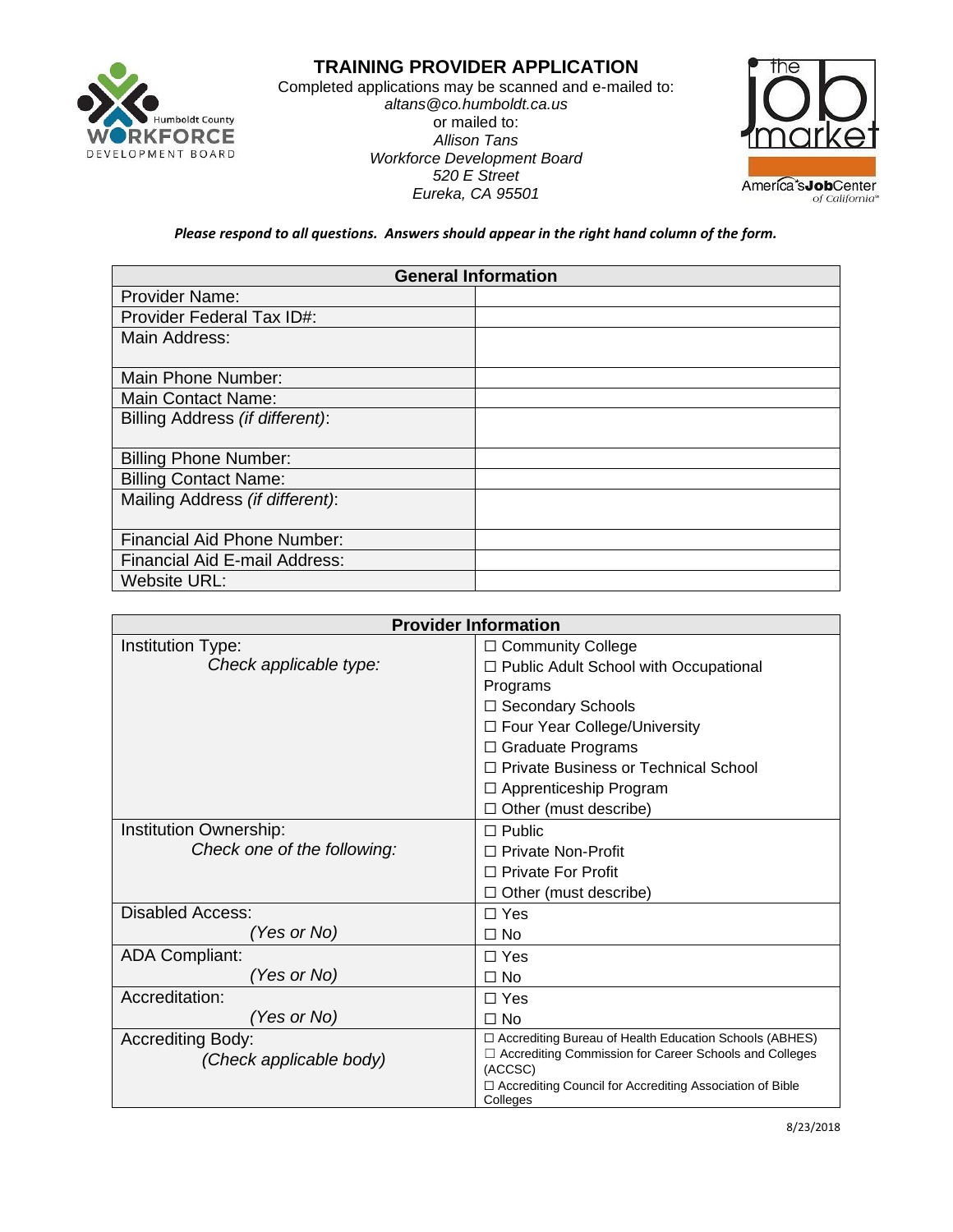|                                                                                                  | □ Accrediting Council for Community and Junior Colleges                                                           |
|--------------------------------------------------------------------------------------------------|-------------------------------------------------------------------------------------------------------------------|
|                                                                                                  | (ACCJC)                                                                                                           |
|                                                                                                  | □ Accrediting Council for Continuing Education and Training                                                       |
|                                                                                                  | (ACCET)<br>□ Accrediting Council for Independent College and Schools                                              |
|                                                                                                  | (ACICS)                                                                                                           |
|                                                                                                  | □ Association of Advanced Rabbinical and Talmudic Schools<br>(AARTS)                                              |
|                                                                                                  | □ Council on Occupational Education                                                                               |
|                                                                                                  | □ Distance Education and Training Council (DETC)                                                                  |
|                                                                                                  | □ Middle States Association of Colleges and Schools (MSA)<br>□ National Accrediting Commission of Career Arts and |
|                                                                                                  | <b>Sciences</b><br>(NACCAS)                                                                                       |
|                                                                                                  | □ National Accrediting Commission of Cosmetology Arts and<br>Sciences (NACCAS)                                    |
|                                                                                                  | □ New England Association of Schools and Colleges<br>(NEASC)                                                      |
|                                                                                                  | $\Box$ North Central Association of Colleges and Schools (NCA)                                                    |
|                                                                                                  | □ Southern Association of Colleges and Schools (SACS)                                                             |
|                                                                                                  | □ The Association of Theological Schools in the United States<br>and                                              |
|                                                                                                  | Canada (ATS)                                                                                                      |
|                                                                                                  | □ The Northwest Association of Schools and Colleges -                                                             |
|                                                                                                  | Northwest<br>Accreditation Commission (NWAC)                                                                      |
|                                                                                                  | □ Transnational Association of Christian Colleges and Schools                                                     |
|                                                                                                  | (TRACS)                                                                                                           |
|                                                                                                  | □ Western Association of Schools and Colleges (WASC)                                                              |
| Services Available                                                                               | $\Box$ Career Assessment                                                                                          |
| (Check applicable services)                                                                      | □ Career Counseling                                                                                               |
|                                                                                                  | $\Box$ ESL Courses                                                                                                |
|                                                                                                  | $\Box$ GED Assistance                                                                                             |
|                                                                                                  | $\Box$ Job Placement Assistance                                                                                   |
|                                                                                                  | □ On-Site Child Care                                                                                              |
|                                                                                                  | □ Tutorial Services                                                                                               |
|                                                                                                  | $\Box$ Other (must describe)                                                                                      |
| Is this entity required to register with a State                                                 | $\Box$ Yes                                                                                                        |
| agency <sup>*?</sup>                                                                             | $\Box$ No                                                                                                         |
| (Check Yes or No)                                                                                |                                                                                                                   |
| Note: In California, the State agency is the Bureau of Private                                   |                                                                                                                   |
| Postsecondary Education (BPPE). The agency will be<br>different for States other than California |                                                                                                                   |
| If this entity is exemption from registration                                                    | $\Box$ Yes                                                                                                        |
| with a State agency, is the exemption valid                                                      | $\Box$ No                                                                                                         |
| for WIOA purposes?                                                                               | Note: If exempt from BPPE, exemption letter must accompany                                                        |
|                                                                                                  | application.                                                                                                      |
| Is Financial Aid available at this institution?                                                  | $\Box$ Yes                                                                                                        |
|                                                                                                  | $\Box$ No                                                                                                         |
| Does this entity offer on-line registration?                                                     | $\Box$ Yes                                                                                                        |
|                                                                                                  | $\Box$ No                                                                                                         |
| Is this entity PELL Grant (Higher Education                                                      | $\Box$ Yes                                                                                                        |
| Act) eligible?                                                                                   | $\Box$ No                                                                                                         |
| Is this an Approved Apprenticeship program?                                                      | $\Box$ Yes                                                                                                        |
|                                                                                                  | $\Box$ No                                                                                                         |